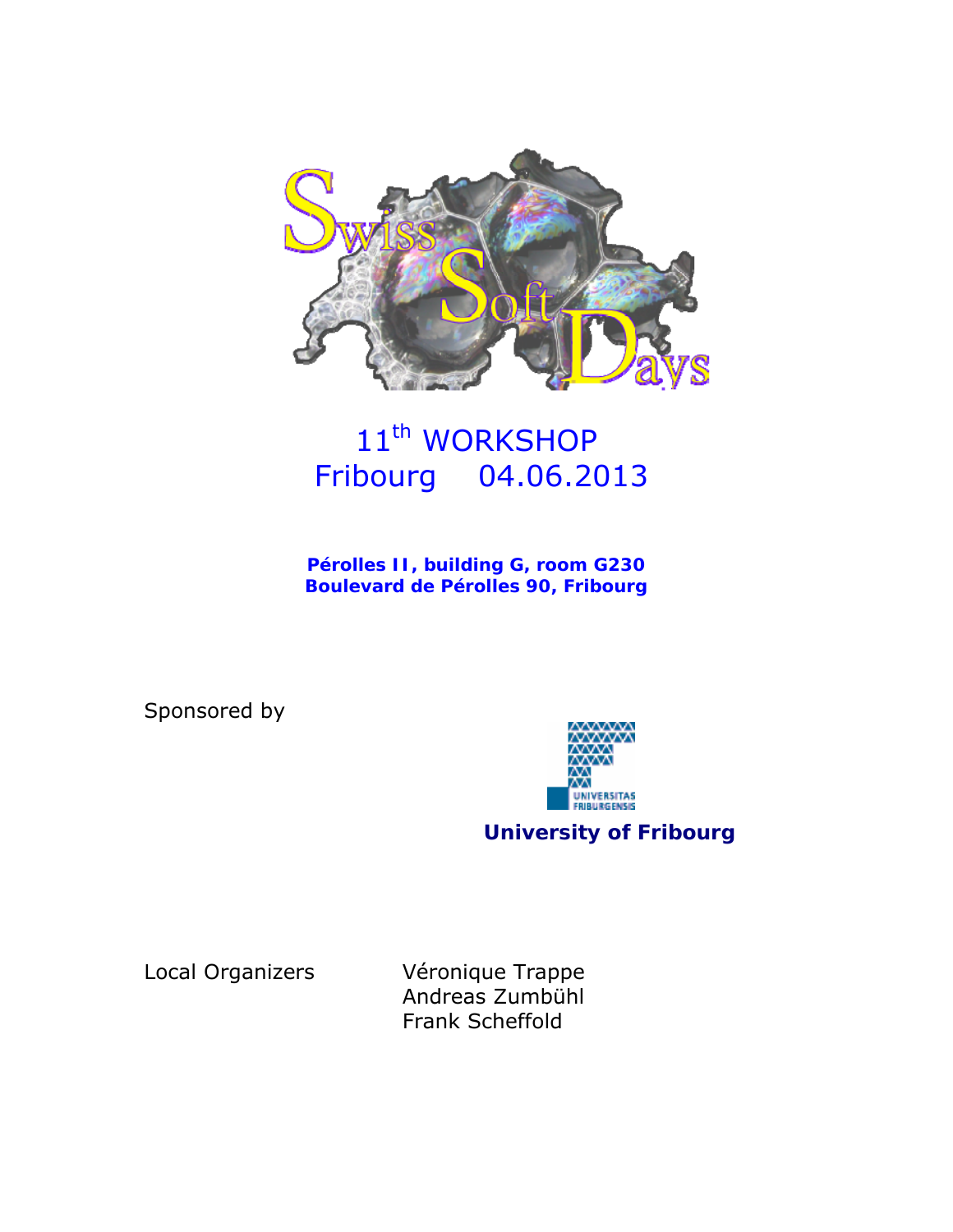# **Program**

| 10.00-10.20                                   | <b>Registration / Coffee</b>                                                                                                  |                                                                                                                                                                    |  |  |
|-----------------------------------------------|-------------------------------------------------------------------------------------------------------------------------------|--------------------------------------------------------------------------------------------------------------------------------------------------------------------|--|--|
| 10.20-10.25                                   | Welcome: Véronique Trappe (U Fribourg)                                                                                        |                                                                                                                                                                    |  |  |
| Chair: Marco Lattuada (U Fribourg)            |                                                                                                                               |                                                                                                                                                                    |  |  |
| 10.25-11.10                                   | Jan Vermant (University of Leuven)<br>Interfacial rheology: instrumentation and applications<br>to particle laden interfaces. |                                                                                                                                                                    |  |  |
| <b>Interfaces and Confined Environments</b>   |                                                                                                                               |                                                                                                                                                                    |  |  |
| 11.10-11.30                                   | Isa (ETHZ)                                                                                                                    | Adsorption energies of poly(ethylene oxide)<br>based surfactants and nanoparticles on an air-<br>water interface                                                   |  |  |
| $11.30 - 11.50$                               | Ecoffet (CNRS<br>Mulhouse)                                                                                                    | Characterizing surface properties with photonic<br>force microscopy                                                                                                |  |  |
| 11.50-12.10                                   | Araújo (ETHZ)                                                                                                                 | Adsorption of functionalized colloids on<br>substrates                                                                                                             |  |  |
| $12.10 - 12.30$                               |                                                                                                                               | Introduction to posters                                                                                                                                            |  |  |
| 12.30-14.00                                   | Lunch/Coffee/Posters/Discussion                                                                                               |                                                                                                                                                                    |  |  |
| Chair: Paolo De Los Rios (EPFL)               |                                                                                                                               |                                                                                                                                                                    |  |  |
| 14.00-14.20                                   | Nelson (ETHZ)                                                                                                                 | Studying complex nanoparticle self-assembly at<br>liquid interfaces using pendant drop tensiometry,<br>micro-rheology and fluorescence correlation<br>spectroscopy |  |  |
| 14.20-14.40                                   | Farahpour (U Sharif)                                                                                                          | Chain deformation in translocation phenomena                                                                                                                       |  |  |
| 14.40-15.00                                   | Vobornik (EPFL)                                                                                                               | Study of DNA polymorphisms using high-<br>resolution frequency modulation AFM<br>based strategies                                                                  |  |  |
| <b>Bulk Rheology</b>                          |                                                                                                                               |                                                                                                                                                                    |  |  |
| 15.00-15.20                                   | Farage (U Fribourg)                                                                                                           | Ab initio normal stress coefficients and viscosity<br>for colloidal dispersions                                                                                    |  |  |
| 15.20-16.00                                   | <b>Coffee/Posters/Discussion</b>                                                                                              |                                                                                                                                                                    |  |  |
| Kitty van Gruijthuijsen (Firmenich)<br>Chair: |                                                                                                                               |                                                                                                                                                                    |  |  |
| 16.00-16.20                                   | Mütze (ETHZ)                                                                                                                  | Systematic analysis of shear bands in wormlike<br>micelle solutions                                                                                                |  |  |
| <b>Materials</b>                              |                                                                                                                               |                                                                                                                                                                    |  |  |
| 16.20-16.40                                   | Sander (ETHZ)                                                                                                                 | Functional colloidosomes for controlled transport<br>and release made by microfluidic and bulk<br>emulsification                                                   |  |  |
| 16.40-17.00                                   | Simon (U Fribourg)                                                                                                            | Functional iron oxide nanoparticles as reversible<br>cross-links for magnetically addressable shape-<br>memory polymers                                            |  |  |
| 17.00-17.20                                   | Zabara (ETHZ)                                                                                                                 | Perforated bicontinuous cubic phases with pH-<br>responsive topological channel interconnectivity                                                                  |  |  |
| 17.20                                         |                                                                                                                               | Closing Remarks: Justyna Czerwinska (U Bern)                                                                                                                       |  |  |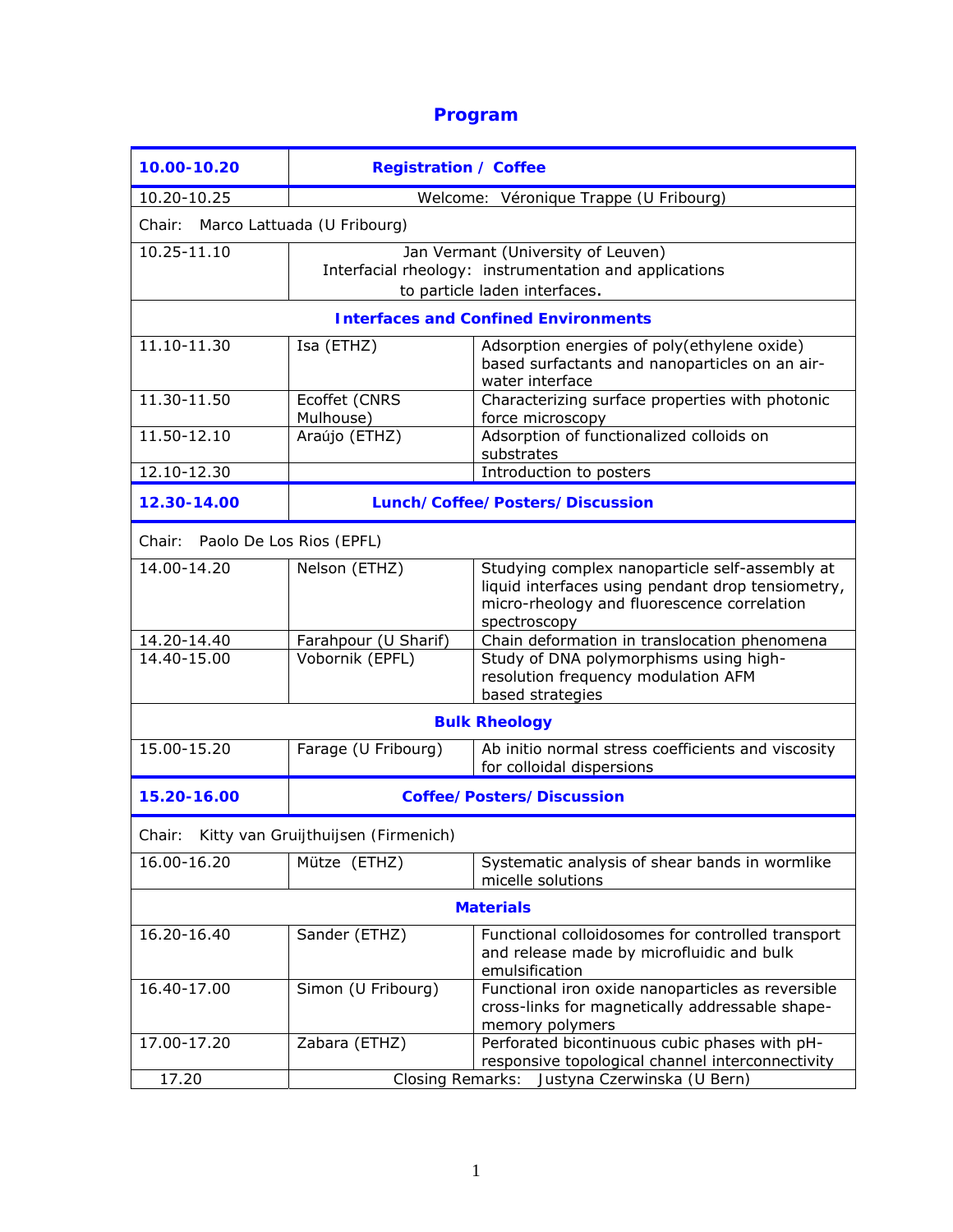# **Poster Contributions**

|   | Wüest (U Bern)      | Water flow in highly confined carbon channel                                  |
|---|---------------------|-------------------------------------------------------------------------------|
|   | Reinhardt (U        | Depletion forces, the structural precursor to freezing and                    |
|   | Fribourg)           | geometrically driven self-assembly in 2D                                      |
|   | Colombo (ETHZ)      | Microscopic picture of cooperative processes in restructuring<br>gel networks |
| 4 | Japaridze (EPFL)    | Monitoring conformational changes of proteins by AFM                          |
| 5 | Vebert (U Geneva)   | DNA hybrids structure formation                                               |
| 6 | Toughraï (U Basel)  | Functional surfaces through biomimetic block copolymer                        |
|   |                     | membranes                                                                     |
| 7 | Niebel (ETHZ)       | Multifunctional alumina microplatelets for tailoring interfacial              |
|   |                     | bonding in bio-inspired composites                                            |
| 8 | Müller (U Fribourg) | Synthesis and characterization of artificial phospholipids                    |
| q | Calzolari (U        | Cononsolvency of PNiPAM at the transition between solvation                   |
|   | Fribourg)           | mechanisms                                                                    |

## *Posters in support of talks*

| Mütze (ETHZ) | Systematic analysis of shear bands in wormlike micelle |
|--------------|--------------------------------------------------------|
|              | solutions                                              |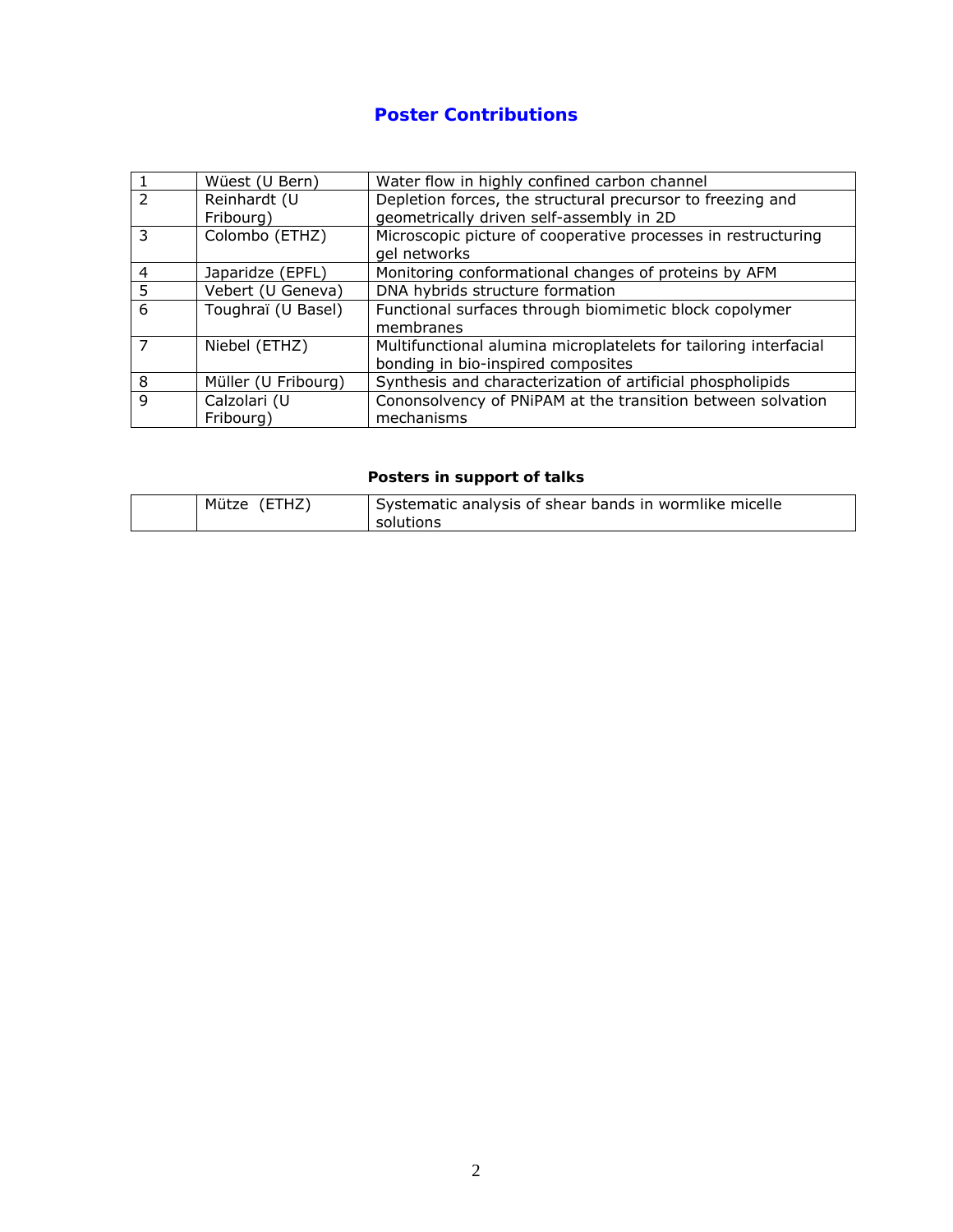# **Abstracts Talks**

#### **Adsorption energies of poly(ethylene oxide) based surfactants and nanoparticles on an air-water surface**

Lucio Isa [1], Zachary A. Zell [2], Patrick Ilg [3], Todd M. Squires [2]

[1] Laboratory for Surface Science and Technology, Department of Materials, ETH Zurich

[2] Dept. of Chemical Engineering, UCSB, USA

[3] Polymer Physics, Department of Materials, ETH Zurich

The self-assembly of polymer-based surfactants and nanoparticles on fluid-fluid interfaces is a process central to many applications including dispersion stabilization, creation of novel 2D materials and surface patterning (1). Very often these processes entail the compression of interfacial particle or polymer monolayers to obtain the desired material microstructure; at high surface pressures, soluble objects may desorb from the interface and therefore a direct way of measuring adsorption energies becomes of high interest. Moreover, a geometric description linking adsorption energy and wetting properties through the definition of a contact angle can be established for rigid nano or microparticles, but such description breaks down for deformable or aggregating objects. I will present some recent data where we used a novel microtensiometer tool (2) in combination with traditional surface pressure measurements to measure directly the desorption of various types of PEO-based polymers and nanoparticles. Our data show a linear scaling between molecular weight and adsoprtion energy for PEO chains whose values depend on the sub-phase composition. Moreover, for PEO-stabilized nanoparticles, the desorption surface pressure corresponds to the saturation surface pressure for spontaneously adsorbed monolayers and corresponds to trapping energies of  $\sim$ 10<sup>3</sup> kT. The values of the surface concentration at desorption confirm particle deformation, as observed using x-ray microstructural characterization. (3)

(1) Boker, A., J. He, T. Emrick, and T.P. Russell. "Self-assembly of nanoparticles at interfaces." *Soft Matter* 3 (2007): 1231–1248.

(2) Zell, Z.A., S.Q. Choi, L.G. Leal, and T.M. Squires. "Microfabricated deflection tensiometers for insoluble surfactants." *Applied Physics Letters* 97 (2010): 133505.

(3) Isa, L., et al. "Core–shell nanoparticle monolayers at planar liquid–liquid interfaces: effects of polymer architecture on the interface microstructure." *Soft Matter* 9 (2013): 3789–3797.

## **Characterizing surface properties with photonic force microscopy**

Carole Ecoffet [1], Ameur Louhichi [1], Hamidou Haidara [1], Olivier Soppera [1], Sylvia Jeney [2]

[1] Institut de Science des Matériaux de Mulhouse, CNRS UMR 7361 - France

[2] Laboratoire de physique de la matière complexe, EPF Lausanne

While optical tweezers are currently and widely used for micromanipulation studies, their application to fluidic and rheology studies still remains underexplored. However, the tracking of the Brownian motion of particles that are optically trapped is particularly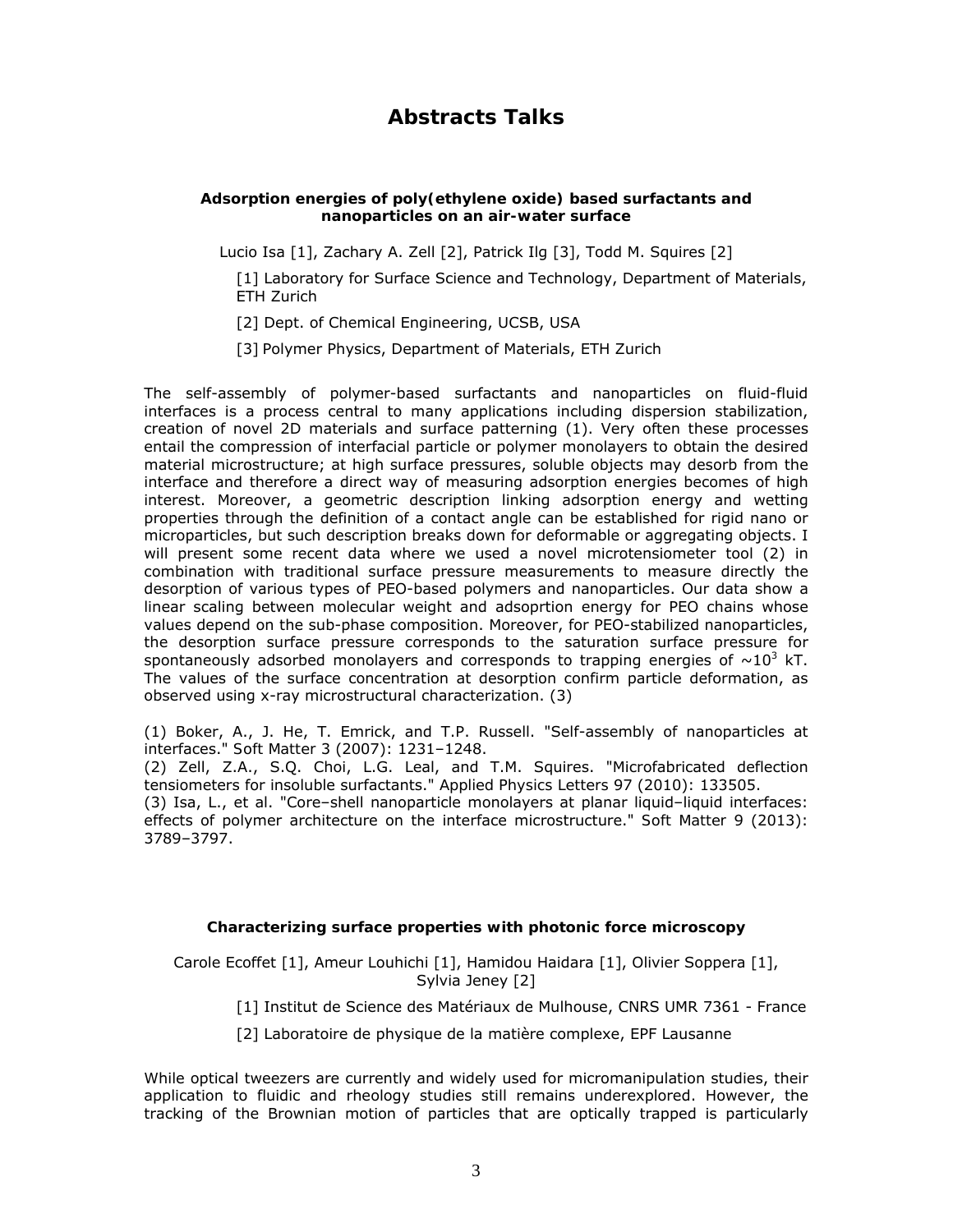insightful. For instance, information on their diffusivity can be deduced. These experiences and measurements are of particular relevance when performed in a confined geometry, interfacial forces and phenomena, and therefore the stability of colloids and emulsions being highly sensitive to such confinement (fluidic channels, flow past structured and functionalized walls). The applications of this new optical tool are thus very large, although the quantitative evaluation (relevance of measured quantities), the limits of the method and the potential artifacts need to be further assessed.

The aim of our work is to develop the use of an optical tweezers device as a standard tool for the study of surface properties. In this communication, studies of the brownian motion of a micronic particle approaching surfaces with different hydrophilicity will be presented. Relationships between diffusivity of the particles and macroscopic surface properties will be established.

#### **Adsorption of functionalized colloids on substrates**

Nuno A. M. Araújo [1], Cristóvão S. Dias [2], Margarida M. Telo da Gama [2]

[1] Computational Physics for Engineering Materials, IfB, ETH Zurich

[2] Departamento de Física, Universidade de Lisboa, Portugal

Colloids with functionalized surfaces yield directionality of interactions being ideal building blocks for the rational development of self-assembled structures with novel physical properties. Studies of their equilibrium phase diagrams have revealed a myriad of possibilities as, for example, the capability of fine tuning the density and the temperature of the gas-liquid and sol-gel transitions. However, the kinetics of selforganization and the feasibility of assembling the predicted structures are still poorly understood. In order to shed light on the aggregation of patchy colloids we have studied numerically their irreversible adsorption on substrates and analyzed the structure of the resulting colloidal networks.

For the adsorption of three-patch colloids, the network density profile exhibits three distinct structural regimes: surface layer, liquid film, and interfacial region (1); each one with interesting scaling properties. For a mixture of three- and two-patch colloids, we found a non-monotonic dependence of the density on the fraction of two-patch colloids. This result contrasts with the equilibrium counterpart where the density of the film strictly decreases.

We also considered the adsorption of \$2AnB\$, with two types of patches (\$A\$ and \$B\$) and dissimilar \$AA\$, \$AB\$, and \$BB\$ binding probabilities. Two different growth regimes and a depletion zone close to the substrate are found depending on the binding probabilities and the number \$n\$ of \$B\$ patches (2).

(1) C. S. Dias, N. A. M. Araújo, M. M. Telo da Gama, Phys. Rev. E 87, 032308 (2013). (2) C. S. Dias, N. A. M. Araújo, M. M. Telo da Gama, Soft Matter (2013). DOI: 10.1039/c3sm50386k.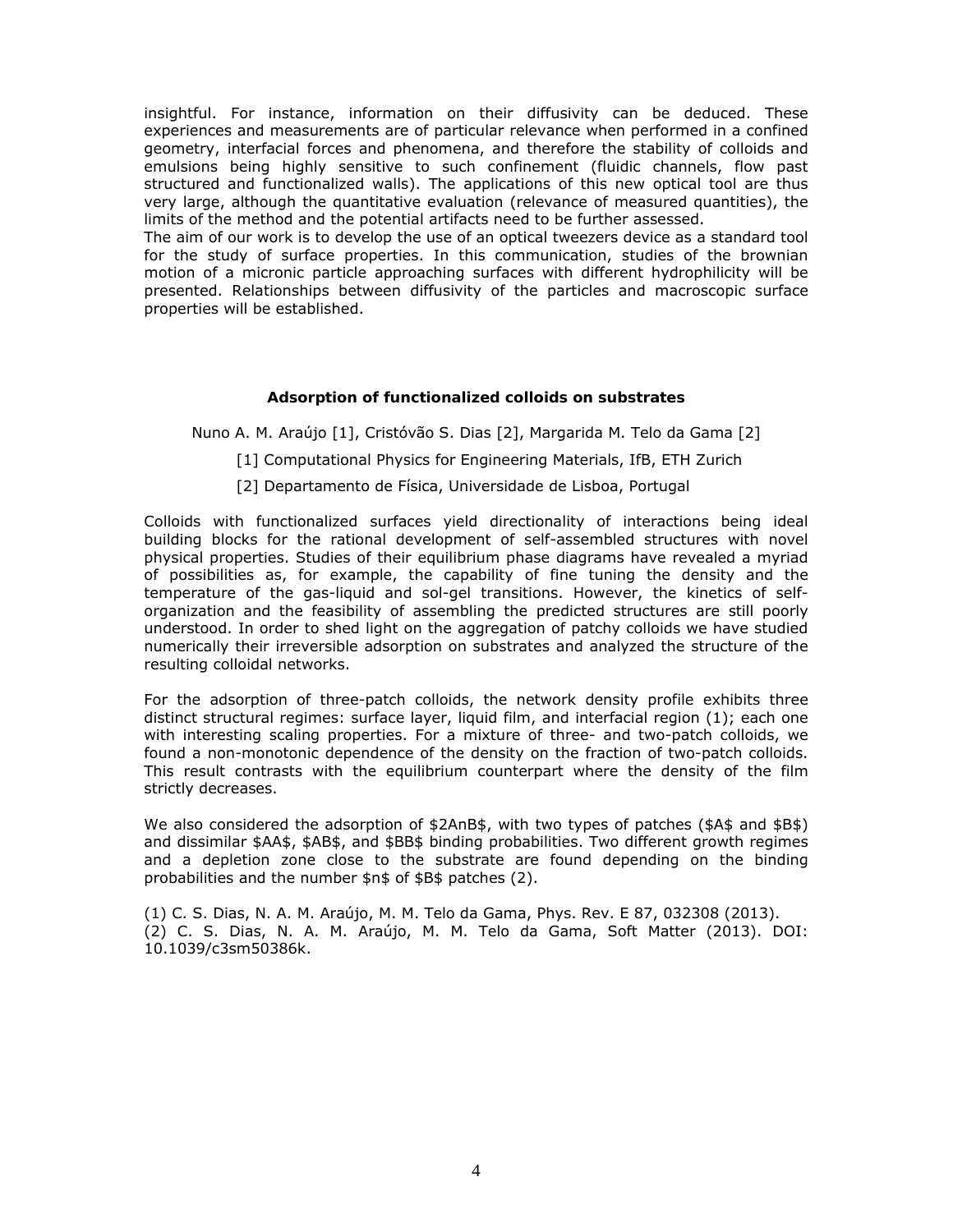#### **Studying complex nanoparticle self-assembly at liquid interfaces using pendant drop tensiometry, micro-rheology and fluorescence correlation spectroscopy**

Adrienne Nelson [1], Dapeng Wang [2], Kaloian Koynov [2], Nicholas D. Spencer [1], Lucio Isa [1]

> [1] Laboratory for Surface Science and Technology, Department of Materials, ETH Zürich

[2] Max Planck Institute for Polymer Research, Mainz, Germany

Trapping at the interface, combined with lateral mobility and the presence of specific interactions, makes self-assembly of colloidal particles at liquid-liquid interfaces (SALI) a process with huge potential for the creation of controlled structures, including novel ultrathin membranes and capsules.

It has recently been demonstrated in our group that superparamagnetic iron oxide nanoparticles (NPs) stabilized by low molecular weight poly(ethylene glycol) (PEG) shells (1,2), can be self-assembled into saturated monolayers at the water/n-decane interface (3,4). Understanding the basics of SALI is a keystone in turning these NP assemblies into composite membranes suitable for applications. In particular, measuring the viscoelastic properties of the interfacial assemblies in situ and on the micro-scale is of paramount importance (5).

Particle characterisation using pendant drop tensiometry (PDT) has been completed at different concentrations to compare the effects of different PEG shells on the interfacial adsorption behaviour of the particles. Particles with longer linear PEG chains show the highest surface activity and the fastest adsorption kinetics. Master curves have been created for the different particle types, demonstrating the concentration dependence of adsorption speed.

To further investigate the behaviour of the nanoparticles at the decane-water interface, the mechanical properties have been characterised via the tracking of probe particles with very different sizes. Micron-sized tracer particles observed with fluorescence optical microscopy still show diffusive behaviour at the interface upon adsorption of the NPs. Fluorescence correlation spectroscopy, using quantum dots as tracers (6), was used to investigate the interface on the same length scale as the NPs. Surprisingly, these tracers also showed purely diffusive behaviour, with a progressive slowing down ascribed to NP adsorption. It was thus possible to follow the build-up of the NP monolayer with time, and to obtain master curves for the diffusion coefficient as a function of a concentrationdependent effective time, similar to the PDT master curves.

(1) E. Amstad, T. Gillich, I. Bilecka, M. Textor, and E. Reimhult. 2009. Nano Letters 9:4042–4048.

(2) T. Gillich,, C. Acikgo, L. Isa, A. D. Schlueter, N. D. Spencer, and M. Textor. 2013. ACS Nano 7:316-329.

(3) L. Isa, E. Amstad, M. Textor, and E. Reimhult. 2010. Chimia 64:145–149.

(4) L. Isa, E. Amstad, K. Schwenke, E. Del Gado, P. Ilg, M. Kroeger and E. Reimhult. 2011. Soft Matter 7:7663-7675.

(5) F. Ortega, H. Ritacco, R. G. Rubio. 2010. Current Opinion in Colloid & Interface Science 15:237–245.

(6) D. Wang, S. Yordanov, H. M. Paroor, A. Mukhopadhyay,C. Y. Li, H. Butt, and K Koynov. 2011. Small 7:3502–3507.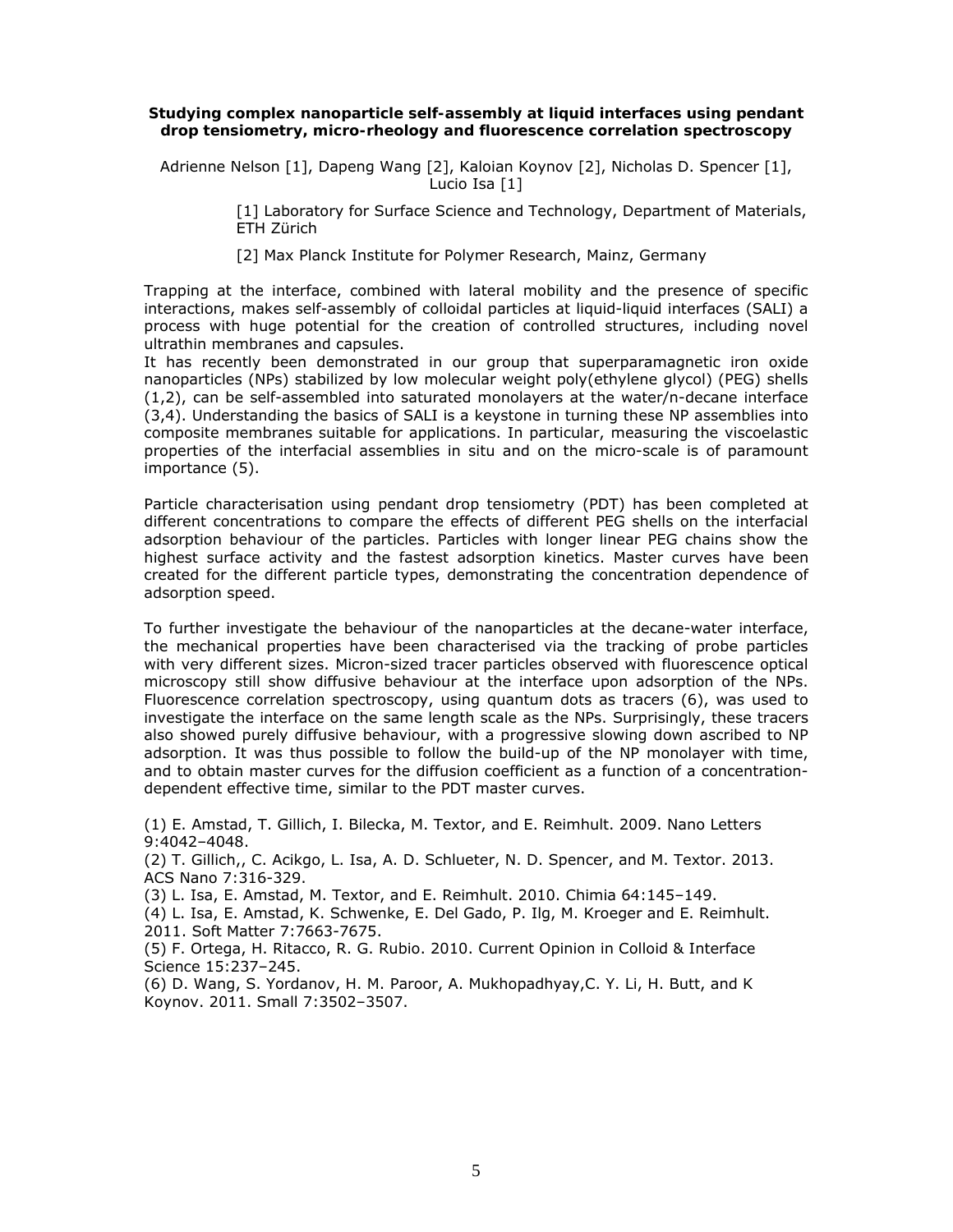#### **Chain deformation in translocation phenomena**

Farnoush Farahpour [1], Fathollah Varnik[2], Mohammad Reza Ejtehadi[1]

- [1] Physics, Sharif University of Technology, Iran
- [2] ICAMS, Ruhr-Universität Bochum, Germany

Deformation of single stranded DNA in a translocation process before reaching the pore is investigated. By solving the Laplace equation in a suitable coordinate system and with appropriate boundary conditions, an approximate solution for the electric field inside and outside a narrow pore is obtained. With an analysis based on the "electrohydrodynamic equivalence" we determine the possibility of the extension of a charged polymer due to the presence of an electric field gradient in the vicinity of the pore entrance. With a multi-scale hybrid simulation (LB-MD), it is shown that an effective deformation before reaching the pore occurs, which facilitates the process of finding the entrance for the end monomers. We also highlight the role of long range hydrodynamic interactions via comparison of the LB-MD results with those obtained using a Langevin thermostat instead of the LB solver.

(1) Greg C Randall and Patrick S Doyle. Macromolecules, 38(6):2410–2418, 2005.

(2) Meni Wanunu, Will Morrison, Yitzhak Rabin, Alexander Y Grosberg, and Amit Meller. Nature Nanotechnology, 5(2):160–

165, 2010.

(3) Stefan W Kowalczyk, Alexander Y Grosberg, Yitzhak Rabin, and Cees Dekker. Nanotechnology, 22(31):315101, 2011.

#### **Study of DNA polymorphisms using high-resolution frequency modulation AFM based strategies**

#### Dusan Vobornik, Andrea Cerreta, Giovanni Dietler

Institute of the Physics of Biological Systems, EPF Lausanne, CH-1015 Lausanne

It is an often ignored fact that DNA is a polymorphic molecule having at least a dozen of stable conformations observed in diffraction measurements (1). Depending on the environmental conditions and on the nucleobase sequence, DNA can switch from one conformation to another. This can cause dramatic differences in the overall shape and size of the molecule, and consequently in the physical properties and nanotechnology applications of DNA in nano-templating and DNA nanoelectronics (2). Specifically, when placed in UHV, DNA gets dehydrated and is supposed to change its conformation from Bform to A-form DNA (1). However, this change was never observed after DNA has been deposited on a solid substrate, and cannot be quantified on the level of single molecules with diffraction techniques. Using several frequency modulation AFM-based strategies we successfully visualized grooves and measured the properties of the DNA helix once it's placed in UHV conditions. Our results show that DNA mostly remains in B-form, but locally parts of DNA change their conformation (3, 4). We also saw an effect of different DNA deposition methods on the ability of DNA to change its conformation (5), and developed a model to quantitatively evaluate the height of small single molecules for non-contact AFM imaging (6). Our data could have important consequences for nanoelectronics and nano-templating DNA applications.

(1) A. Ghosh and M. Bansal, A glossary of DNA structures from A to Z, Acta Crystallographica D 59, 620 (2003)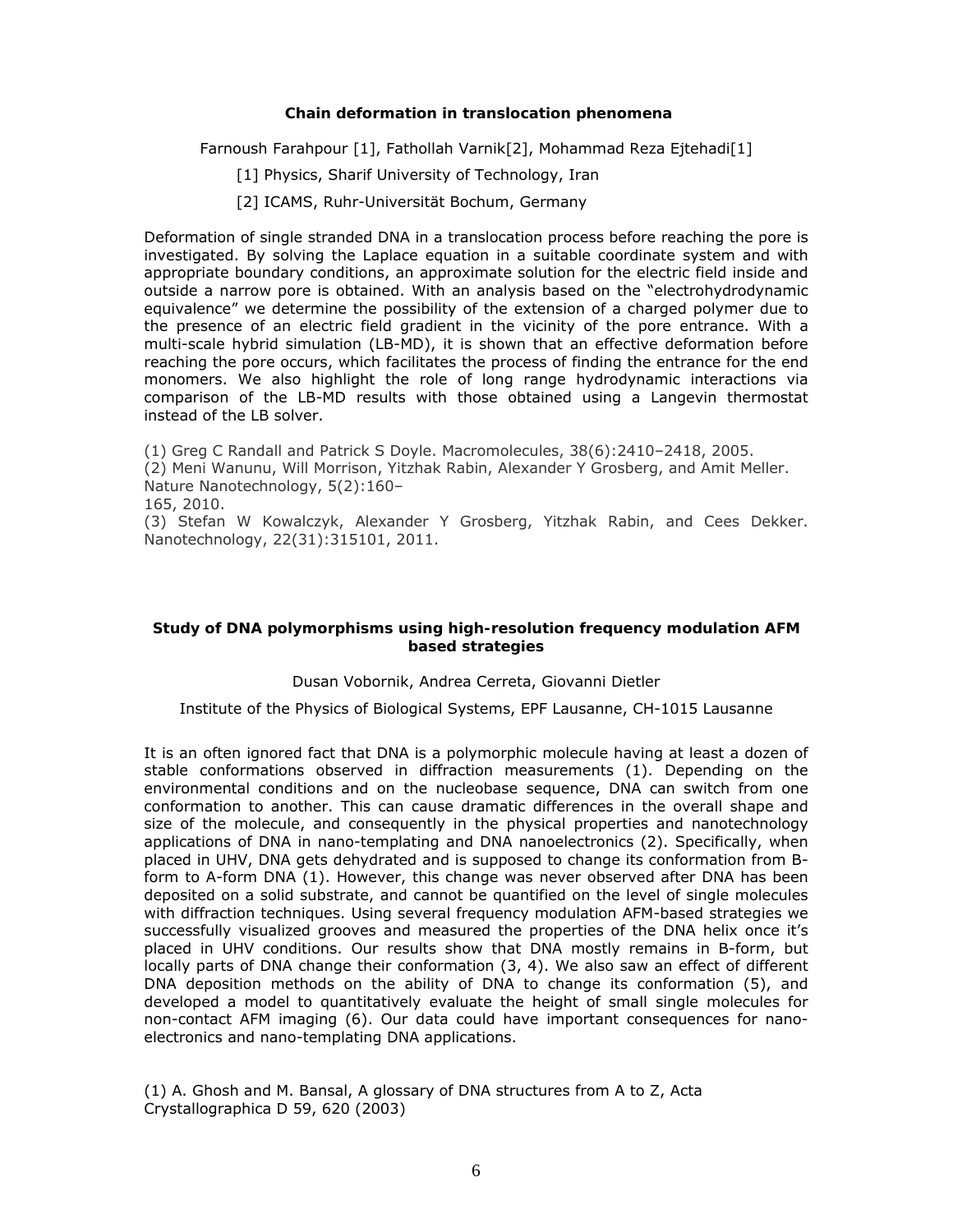(2) A. V. Pinheiro, D. R. Han, W. M. Shih, H. Yan, "Challenges and opportunities for structural DNA nanotechnology", Nat. Nanotechnol. 6, 763 (2011)

(3) A. Cerreta, D. Vobornik, G. Di Santo, S. Tobenas, L. Alonso-Sarduy, J. Adamcik, G. Dietler, "FM-AFM constant height imaging and force curves: high resolution study of DNA-tip interactions", J. Mol. Recognit. 25, 486 (2012)

(4) A. Cerreta, D. Vobornik, G. Dietler, "Fine DNA Structure Revealed by Constant Height Frequency Modulation AFM Imaging", in press, Eur. Polym. J. (2013)

(5) A. Cerreta, D. Vobornik, G. Dietler, "Comparison of Deposition Methods for AFM Experiments on DNA", submitted for publication

(6) D. Vobornik, A. Cerreta, A. Mikhaylov, F. Brasili, G. Dietler, "Quantitative AFM Height Evaluation", submitted for publication

#### **Ab initio normal stress coefficients and viscosity for colloidal dispersions**

## Thomas Farage, Johannes Reinhardt, and Joseph Brader Department of Physics, University of Fribourg

In this presentation we calculate from first principles the zero shear rate limit of the shear viscosity and the normal stress coefficients of a colloidal dispersion. Besides recovering the well-known expression for the viscosity, we propose new tractable expressions for the first and second normal stress differences. Although restricted to the zero shear rate regime, the presented formulæ are valid for any volume fraction below the glass transition and any kind of interaction potential. Taking advantage of these developments, we consider a system of colloidal particles interacting through a hard-core attractive Yukawa (HCAY) potential and explore the interplay between the attraction strength and the volume fraction. We show that the corresponding curves of our quantities of interest exhibit nontrivial features when close to the critical point and when close to the reentrance into the glassy state.

#### **Systematic analysis of shear bands in wormlike micelle solutions**

Annekathrin Mütze [1], Peggy Heunemann [1], Joachim Kohlbrecher [2], Erich J. Windhab [1], Peter Fischer [1]

[1] Institute of Food, Nutrition and Health, ETH Zürich

[2] Laboratory of Neutron Scattering, PSI, Villigen

Within appropriate physical and chemical conditions, such as temperature, surfactant concentration and pH, surfactant molecules can self-assemble into long and flexible chains, which are called wormlike micelles. Aqueous solutions of such aggregates show a viscoelastic flow behavior: the rheological response can be divided into a model-like linear flow and a complex non-linear flow (1). Subsequently, a wide variety of complex structures are formed with the applied shear-flow. The formation of shear induced structures (SIS) and shear-banding is unique for each solution and only visible in nonlinear flow conditions caused by the breakage, recombination and alignment of the micelles. In more detail, below a critical shear stress τc (in the Newtonian and shear thinning regime) a minor flow alignment of the micelles is observed and the solution appears transparent. Above τc a strong alignment (isotropic to nematic phase-transition) results in the formation of alternating transparent and turbid shear bands along the Couette axis (Fig. 1a) (2).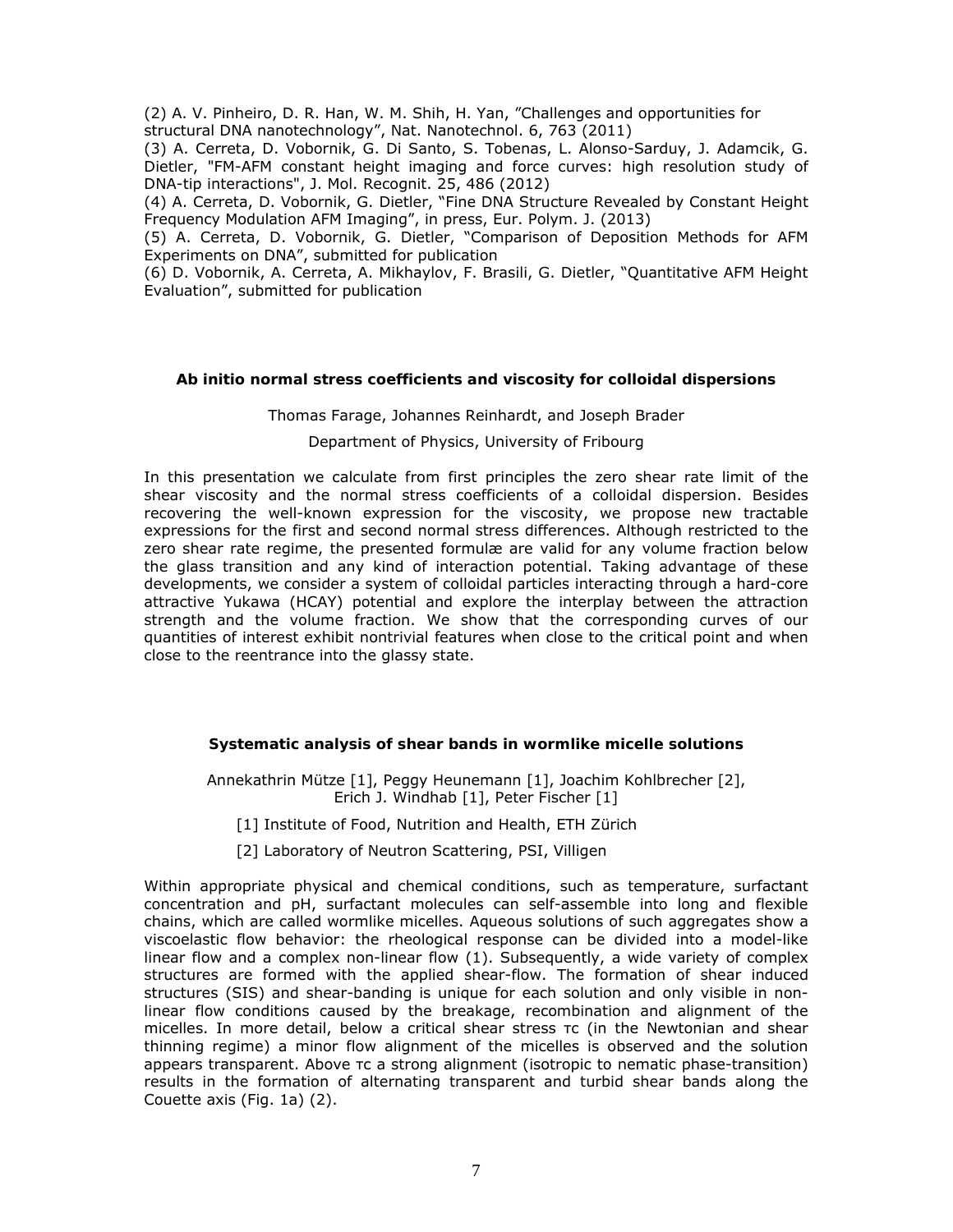To capture the structural properties of the shear bands, time-resolved SANS measurements coupled with the rheological data acquisition are performed (Fig. 1b). To maps out of the formation and morphology of the shear bands, we analyze them at different shear stresses, temperatures, concentrations, and  $D_2O/H_2O$  ratios.



Figure 1: a) Viscosity and laser-light signal as function of time; b) Corresponding visual appearance of shear bands (the laser position is indicated as squares)

(1) V. Herle et al., Phys. Rev. Lett. 2007, *99*, 158302. (2) V. Herle et al., Euro. Phys. J. E, 2008, *26*, 3.

#### **Functional colloidosomes for controlled transport and release made by microfluidic and bulk emulsification**

#### J.S. Sander, A.R. Studart

#### Complex Materials, Department of Materials, ETH Zürich

Encapsulation and release from microcapsules are of great interest for many applications. Capsules exhibiting nanoparticle shells, known as colloidosomes, are particularly interesting due to their tunable permeability and size. Colloidosomes assembled from double emulsion templates can be made with multiple particle layers in the wall and are thus more robust against defects and have a controllable thickness. In this work, we show how such thick-walled colloidosomes can be assembled and functionalized for guided transport and triggered release by adding active particles into the shell and inside the capsules. Double emulsion templates are made in glass capillary microfluidic devices or using bulk emulsification techniques. Using interfacial rheology and single particle contact angle measurements we show that surface active molecules and surface active particles form an interfacial film at the oil-water interface which is crucial for the effective stabilization of the double emulsion templates (1). With this approach, we make colloidosomes from many materials such as silica, Al2O3-Fe3O4 or tricalcium phosphateclay mixtures that can for instance be transported using external magnetic fields (2). The addition of cargo-loaded particles inside such capsules opens several possibilities for the controlled release of cargo with well-defined spatial temporal patterns, including onetime release, switchable on-off release or co-release of different substances (3). The use of specially modified particles that form a strong viscoleastic film on the inner water droplet enables the application of bulk techniques for double emulsification. Since bulk techniques usually lead to polydisperse emulsion droplets we cannot reach the high efficiency and precise control over droplet dimension that is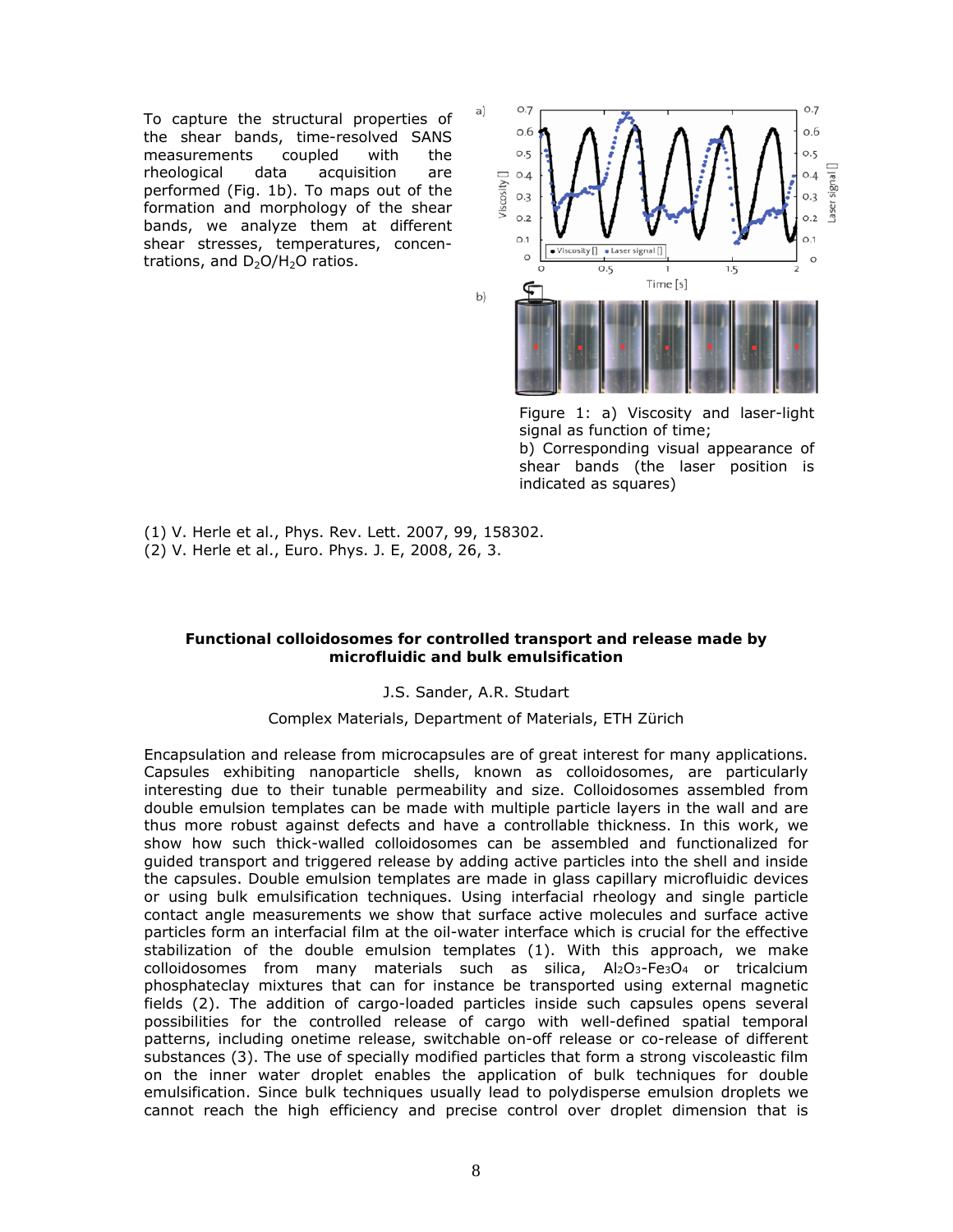possible with microfluidic emulsification. However, the proposed bulk emulsification approach opens the possibility for high-throughput colloidosome production and for assembly of colloidosomes in a size range much smaller than previously realized (4). The good control over the transport and release from colloidosomes and the ability to produce them small and in large quantities make them attractive for many fields and applications.



Figure 1: Bulk double emulsification in two steps: a) single emulsions; b,c) double emulsions after b) low and c) higher energy shearing. d) Colloidosomes after removal of toluene (scale bars 100 μm). e-h) Sequential switchable release of a fluorescent dye from colloidosomes made by microfluidic emulsification. e, g) Dormant state: dye is encapsulated; f, h) active state: dye is released (Scale bars 50 μm).

(1) J.S. Sander, L. Isa, P.A. Rühs, P. Fischer and A.R. Studart: Stabilization mechanism of double emulsions made by microfluidics, Soft Matter, 2012, 8, 11471

(2) J.S. Sander and A.R. Studart: Monodisperse functional colloidosomes with tailored nanoparticle shells, Langmuir, 2011, 27, 3301–3307

(3) J.S. Sander and A.R. Studart, Particle-filled complex colloidosomes for tunable caro release submitted, 2013

(4) J.S. Sander and A.R. Studart, Functional multiwalled colloidosomes made small and in large quantities via bulk emulsification, in submission, 2013

#### **Functional iron oxide nanoparticles as reversible cross-links for magnetically addressable shape-memory polymers**

Shuo Bai, Hua Zou, Hervé Dietsch, Yoan C. Simon, and Christoph Weder

Adolphe Merkle Institute / University of Fribourg

Shape-memory nanocomposites comprising superparamagnetic iron oxide nanoparticles serving both as inductive heating elements and cross-links of a polymeric network will be discussed. Superparamagnetic iron oxide nanoparticles (SPIONs) covered with polymerizable norbornene groups were first fabricated in a one-step co-precipitation method via the oxidation of  $Fe (acac)_3$  in the presence of 5-norbornene-2-carboxylic acid ligands. Weight fractions of SPIONs ranging from 0.1 and 20% w/w were subsequently copolymerized with norbornene via ring-opening metathesis polymerization (ROMP) using a ruthenium alkylidene catalyst (Grubbs' first generation). A sequence of cross-linked polynorbornenes, where SPIONs were very well dispersed, were produced. The incorporation of said particles led to the appearance of a rubbery plateau, and the materials exhibited magnetically-addressable shape-memory behavior, even at low Fe<sub>3</sub>O<sub>4</sub> nanoparticle loadings (below 1% w/w). The non-covalent binding of the norbornene ligands covering the surface of the SPIONs enabled melt-processing of these materials at elevated temperature. The shape memory properties were only retained for samples with a high  $Fe<sub>3</sub>O<sub>4</sub>$  content.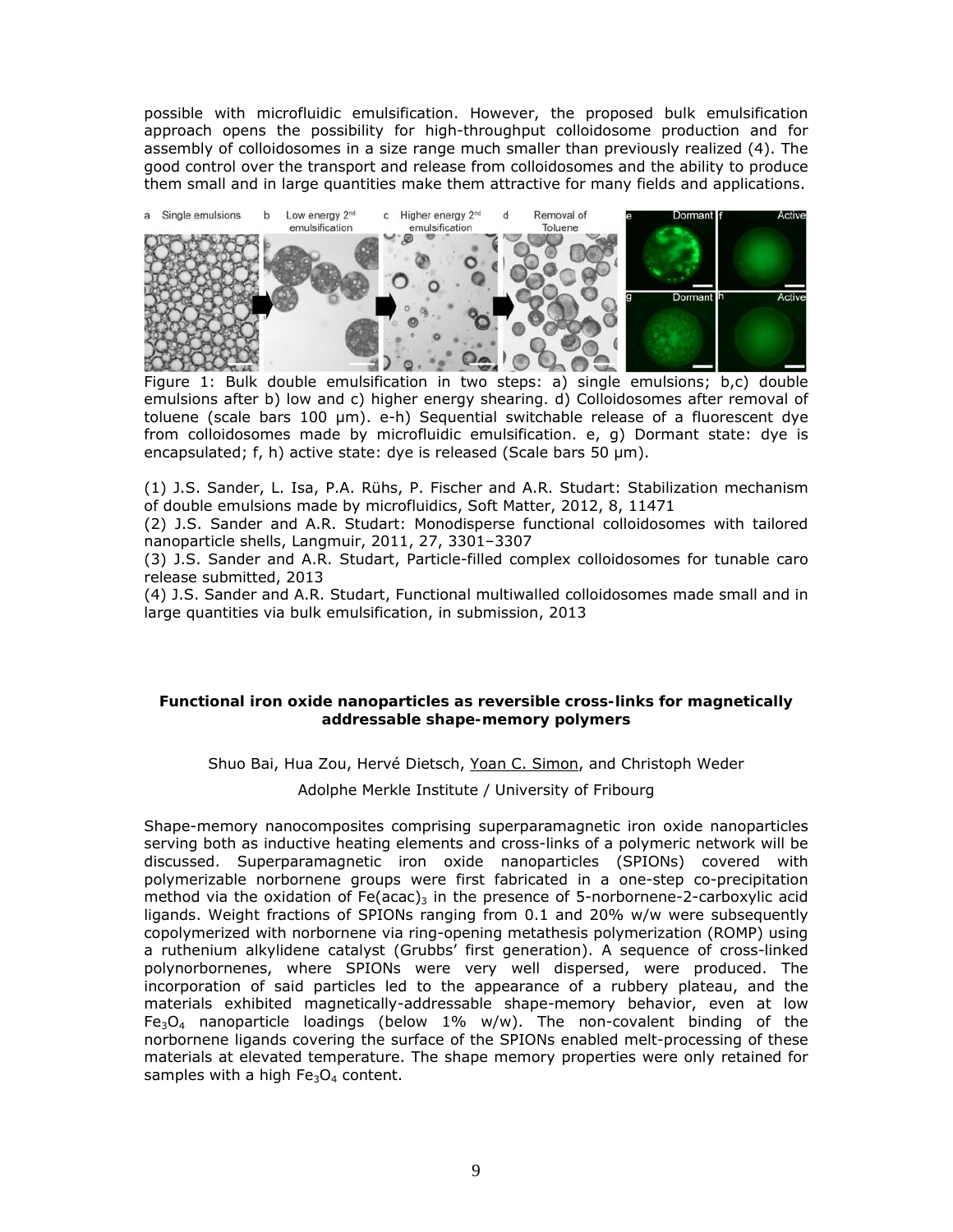#### **Perforated bicontinuous cubic phases with pH-responsive topological channel interconnectivity**

Alexandru Zabara [1], Renata Negrini [1], Ozana Onaca-Fischer [2], Raffaele Mezzenga [1]

[1] Food & Soft Materials Science, Institute of Food, Nutrition & Health, ETH Zürich

[2] University of Basel, Department of Chemistry

Lipidic lyotropic liquid crystals are at the frontline of current research for release of target therapeutic molecules due to their unique structural complexity and the possibility of engineering stimuli-triggered release of both hydrophilic and hydrophobic molecules. One of the most suitable lipidic mesophases for the encapsulation and delivery of drugs is the reversed double diamond bicontinuous cubic phase, in which two distinct and parallel networks of  $\sim$ 4 nm-large water channels percolate independently through the lipid bilayers, following a Pn3m space group symmetry. In the unperturbed Pn3m structure, the two sets of channels act as autonomous and non-communicating three-dimensional transport pathways.

Here, we introduce a novel type of bicontinuous cubic phase, where the presence of OmpF membrane proteins at the bilayers provides unique topological interconnectivities among the two distinct sets of water channels, enabling molecular active gating among them.

By a combination of small angle x-ray scattering, release and ion conductivity experiments, we demonstrate that -without altering the Pn3m space group symmetry or the water channels diameter-, the newly designed perforated bicontinuous cubic phase attains transport properties well beyond those of the standard mesophase, allowing faster, sustained release of bioactive target molecules.

By further exploiting the pH-mediated pore-closing response mechanism of the double amino acid half-ring architecture in the membrane protein, we also provide the perforated mesophase with a pH-triggered ON-OFF opening of the pores, enabling a fine modulation of the transport properties by only moderate changes in pH, which could open unexplored opportunities in the targeted delivery of bioactive compounds.



Fig. 1: Schematic representation of the perforated Pn3m cubic phase based on the hybrid lipid monolinolein:OmpF:water system.

(1) A. Zabara, R. Negrini, O. Onaca-Fischer, R. Mezzenga, *Small*, in press (2013).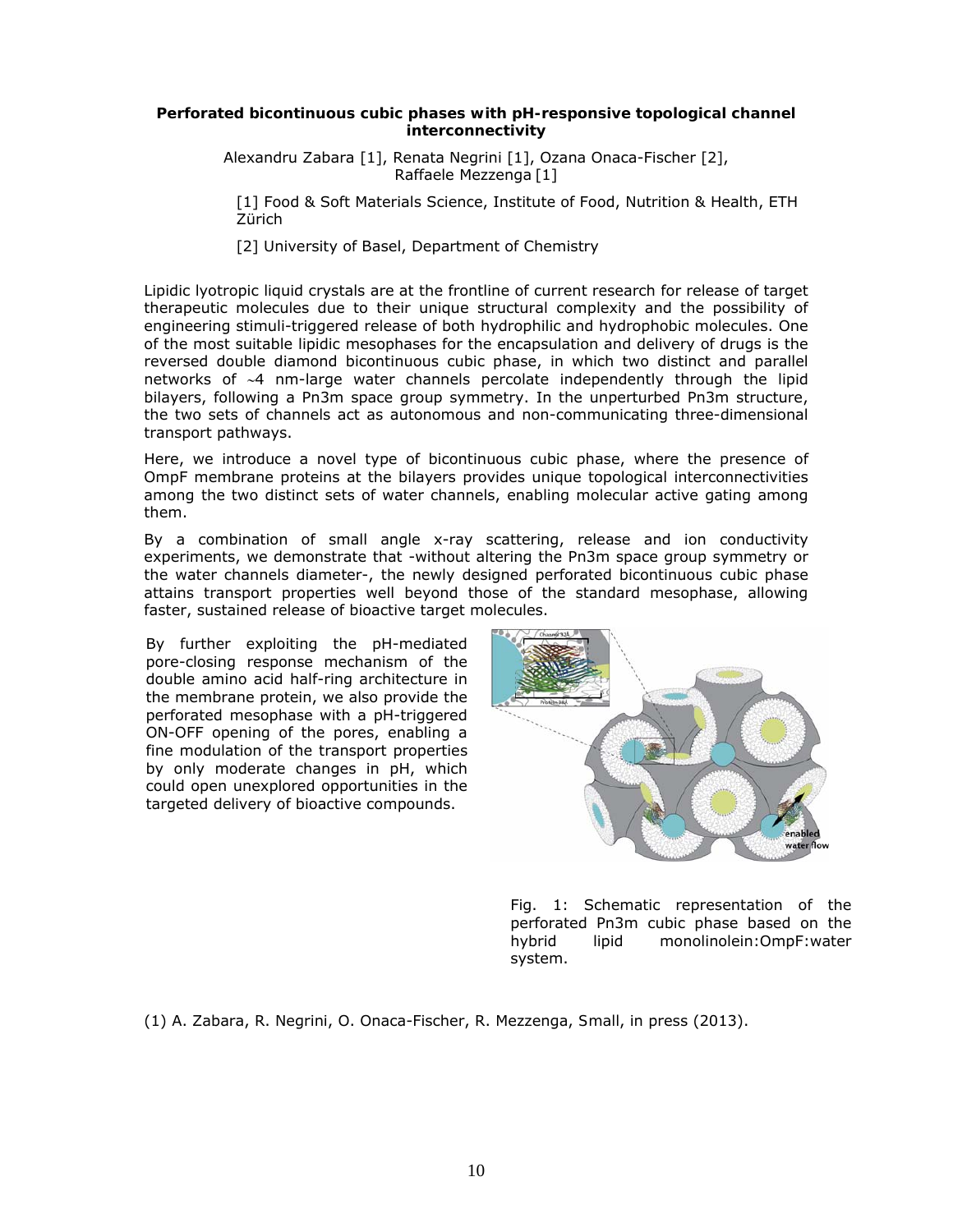## **Abstracts Posters**

#### **Water flow in highly confined carbon channel**

Simon Wüest, Justyna Czerwinska

Artorg Center, University of Bern

Helium tight graphene oxide membranes showed to selectively pass water vapour (1). The stacked graphene oxide platelets offer highly confined channels which allow water molecules to slip through. This raised the idea of using graphene oxide membranes for novel water purification filters. The performance of such membranes to reject ions and other impurities is the subject of current research (2-3). In order better evaluate graphene oxide membranes as filters; we study the behaviour of water in such confined structures, through molecular dynamics simulations.

We simulated water molecules (TIP3P water model) confined in a 3 nm wide channel and exposed to a constant force. The walls are built of two layers of orthogonally arranged atoms. The two layers are shifted to each other by half an atom-atom distance. Water flow was studied for various forces on three surfaces with increasing atom-atom distance. The walls are assumed to be rigid and the wall atoms are fixed in place. Interaction between the water molecules and the walls are simulated by the Lennard-Jones potentials for water on graphene (4). Simulations were run for thermostated and nonthermostated water.

In such small structures the non-slip boundary condition does not hold and there is slip between the walls and the water (5). The slip length is determined by comparing the effective flow after 0.1 ns simulation time to the expected flow assuming a Poiseuille flow with no slip boundary conditions (5). Non-thermostated simulations, showed a constant slip length for small applied forces. With increasing distance between atoms in the walls, the interaction between the water and the walls increases and leads to a reduced slip lengths. By thermostating the water, slip length is reduced with increasing force because the velocity is constantly truncated.

Slip length strongly depends on the surface structure and is reduced with increasing surface roughness (6). Thermostating the water can lead to non-physical effects (5). Using flexible but thermostated walls could lead to a more realistic model (5).



and all range of forces as well as for rough surfaces and small forces, non-thermostated simulations show a

constant slip length.

Figure 1: Slip lengths decreases with increasing surface roughness (r is the distance between atoms in the wall). For thermostated simulations the velocity is artificially truncated shows a reduced slip length. For smooth surfaces



Figure 2: Simulation model: The water molecules are confined between two carbon walls with 3 nm distance. The wall roughness is increased by increasing the atom–atom distance.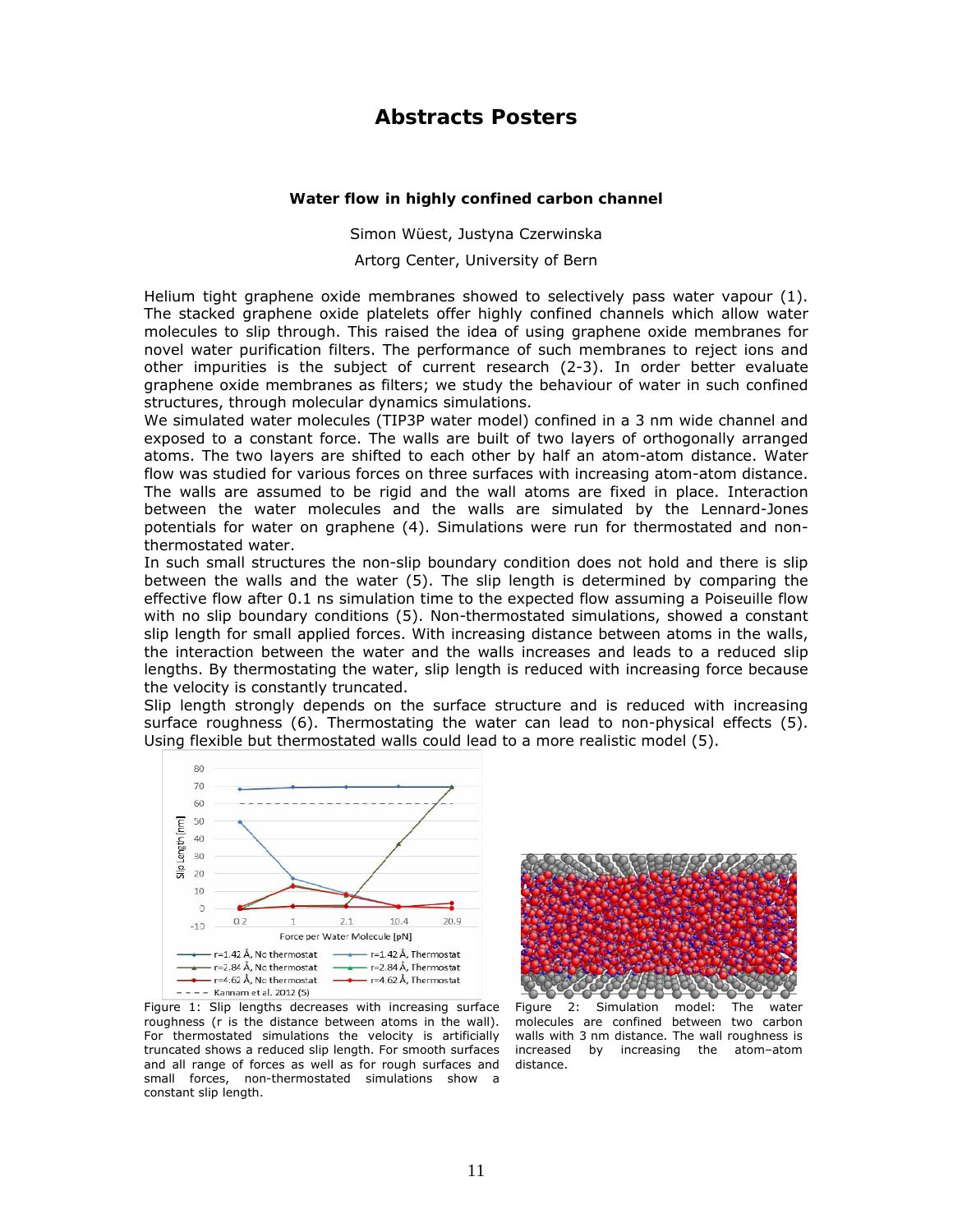(1) R. R. Nair, H. A. Wu, P. N. Jayaram, I. V. Grigorieva und A. K. Geim, Unimpeded Permeation of Water Through Helium-Leak–Tight Graphene-Based Membranes, Science, 335(6067), 2012.

(2) D. Cohen-Tanugi und J. C. Grossman, Water Desalination across Nanoporous Graphene, Nano Lett., 12(7), 2012.

(3) P. Sun, M. Zhu, K. Wang, M. Zhong, J. Wei, D. Wu, Z. Xu und H. Zhu, Selective Ion Penetration of Graphene Oxide Membranes, ACS Nano, 7(1), 2013.

(4) T. Werder, J. H. Walther, R. L. Jaffe, T. Halicioglu, P. Koumoutsakos, On the Water−Carbon Interaction for Use in Molecular Dynamics Simulations of Graphite and Carbon Nanotubes, J. Phys. Chem. B, 107 (6), 2003.

(5) S. K. Kannam, B. D. Todd, J. S. Hansen, P. J. Daivis, Slip length of water on graphene: Limitations of non-equilibrium molecular dynamics simulations, J. Chem. Phys., 136(2), 2012.

(6) N. V. Priezjev, S. M. Troian, Influence of periodic wall roughness on the slip behaviour at liquid/solid interfaces: molecular-scale simulations versus continuum predictions, J. Fluid Mech., 554, 2006.

#### **Depletion forces, the structural precursor to freezing and geometrically driven self-assembly in 2D**

Johannes Reinhardt [1], Martin Oettel [2], Joseph M. Brader [1]

[1] Department of Physics, University of Fribourg

[2] Institut für Angewandte Physik, Eberhard Karls Universitat Tübingen

#### **Microscopic picture of cooperative processes in restructuring gel networks**

Jader Colombo [1], Asaph Widmer-Cooper [2], Emanuela Del Gado [1]

- [1] Institute for Building Materials, ETH Zürich
- [2] School of Chemistry, University of Sydney, Australia

Colloidal gel networks are disordered elastic solids that can form even in extremely dilute particle suspensions. With interaction strengths comparable to the thermal energy, their stress-bearing network can locally *restructure* via breaking and reforming interparticle bonds. This allows for yielding, self-healing, and adaptive mechanics under deformation. Designing such features requires controlling stress transmission through the complex structure of the gel and this is challenging because the link between local restructuring and overall response of the network is still missing. Here, we use a space resolved analysis of dynamical processes and numerical simulations of a model gel to gain insight into this link. We show that consequences of local bond breaking propagate along the gel network over distances larger than the average mesh size. This provides the missing microscopic explanation for why nonlocal constitutive relations are necessary to rationalize the nontrivial mechanical response of colloidal gels.

(1) J. Colombo, A. Widmer-Cooper, and E. Del Gado, *Phys. Rev. Lett.* **110**, 198301 (2013)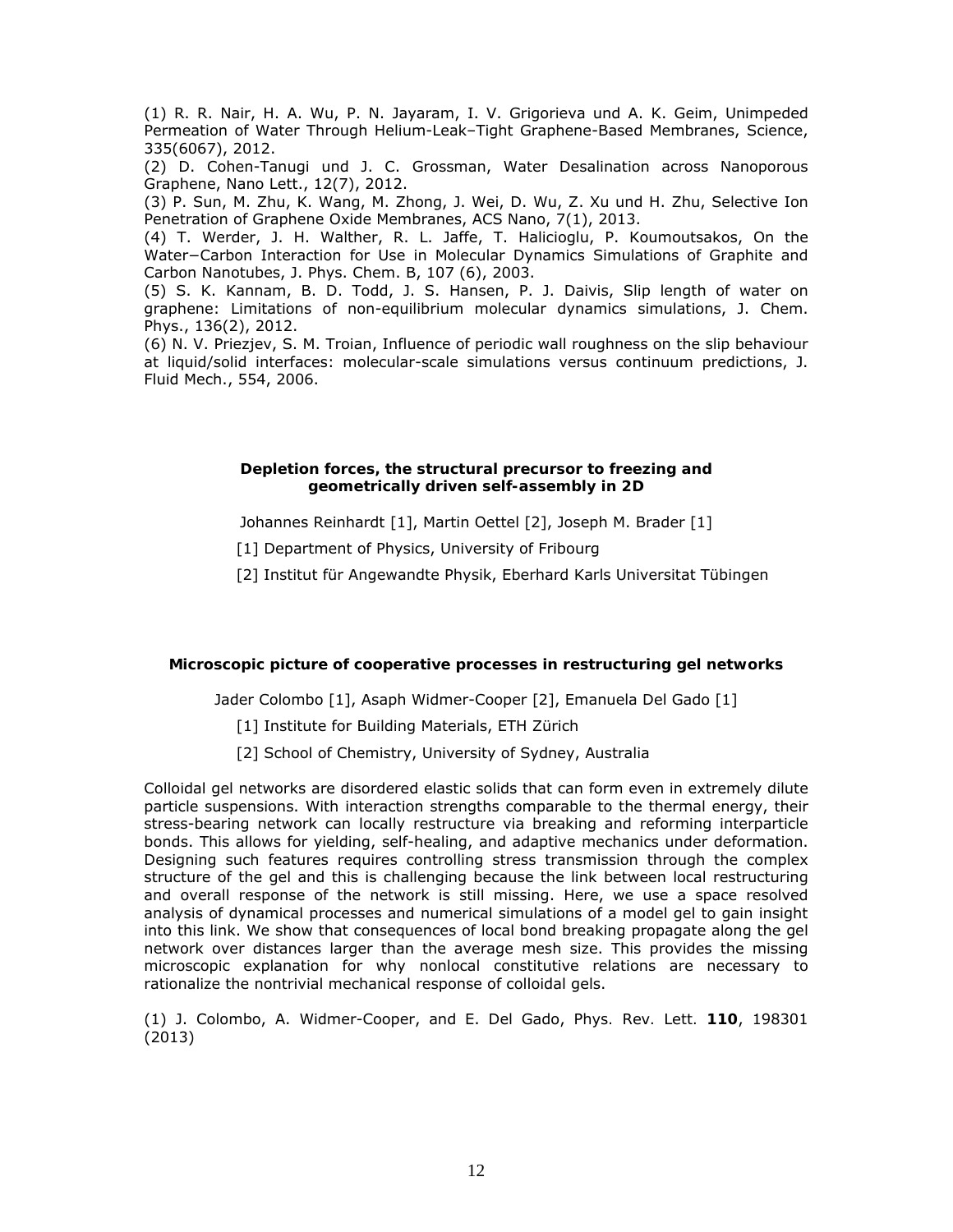#### **Monitoring conformational changes of proteins by AFM**

Aleksandre Japaridze [1], Dusan Vobornik [1], Florence Pojer [2], Stewart T. Cole [2] and Giovanni Dietler [1]

- [1] Laboratoire de Physique de la Matière Vivante, EPF Lausanne
- [2] Global Health Institute, EPF Lausanne

#### **DNA hybrids structure formation**

Dawid Kedracki, Ilyès Safir, Jancy Abraham, Nidhi Gour, Corinne Vebert-Nardin

Department of inorganic and analytical Chemistry, Sciences II / University of Geneva

Relying on the achievement of a general mechanism to eventually solve critical biological and medical issues through the observation and manipulation of biochemical mechanisms, we are investigating the structure formation and modes of interaction of DNA hybrids, in particular copolymer self-assembly and crystallization as well as interpolyelectrolyte complex formation. We are predominantly focusing on reaching a comprehensive understanding of the organization of these peculiar macromolecules which can undergo specific interactions such as biological recognition to ultimately establish a general process of their association.

### **Functional surfaces through biomimetic block copolymer membranes**

S. Toughraï [1], H. Ghosh [2], T. Bürgi [2], Nico Bruns [1], W. Meier [1]

- [1] Department of Chemistry / University of Basel
- [2] Department of Physical Chemistry, University of Geneva

The functionalization of surfaces using biomimetic block copolymer membranes aims at developing smart surfaces for biotechnological applications such as biosensing. Instead of lipid membranes, amphiphilic block copolymer membranes were chosen as mimics of biological membranes due to properties such as tunable thickness, chemical and mechanical stability, lower permeability, fluidity, mobility, etc. Upon insertion of membrane proteins, these systems could allow for the preparation of mechanically and chemically robust and air-stable biosensor devices. ABA-triblock copolymer membranes were successfully prepared and characterized by using two synthesis strategies: the "grafting-from" approach with surface-initiated ATRP from gold supports, and the "grafting-to" approach with Langmuir-Blodgett transfer on germanium supports. Protein insertion experiments were performed by using impedance spectroscopy for gold surfaces and by in-situ ATR-FTIR for germanium surfaces. Results with in-situ ATR-FTIR show the presence of the protein on the polymeric membrane. Polymer brushes such as these, exhibiting a hydrophilic-hydrophobic-hydrophilic sequence, could be regarded as the first example of solid supported, biomimetic block copolymer membranes prepared by a "grafting-from" approach.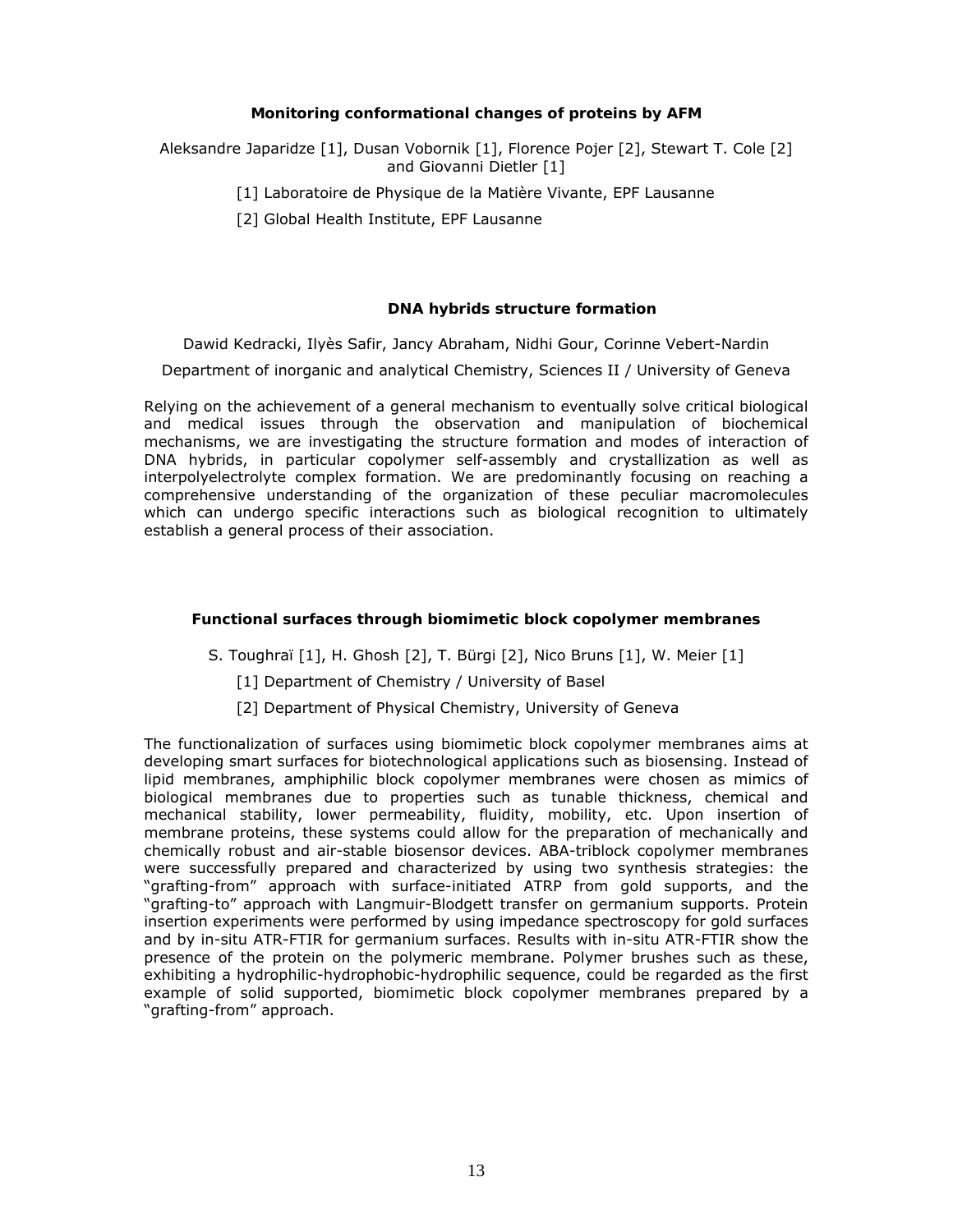#### **Multifunctional alumina microplatelets for tailoring interfacial bonding in bio-inspired composites**

Tobias P. Niebel [1], Florian J. Heiligtag [2], Markus Niederberger [2], André R. Studart [1]

[1] Complex Materials, Department of Materials, ETH Zürich

[2] Multifunctional Materials, Department of Materials, ETH Zürich

Composite biological materials such as seashells, bone or plant stems are reinforced with fibres or platelets and often achieve an unusual combination of stiffness, strength and toughness. The alignment of the reinforcing elements and the interfacial bonding between them and the continuous polymer matrix are crucial for an effective stress transfer and thus for the reinforcement of the polymer. The surface chemistry of reinforcing particles can be altered to change the interfacial interactions with the matrix, which in turn affects the mechanical response of the composite.(1) Coating the surface of reinforcing microplatelets with superparamagnetic nanoparticles enables their 2D alignment using rotating magnetic fields.(2) Controlling the surface chemistry of reinforcing particles to enable simultaneously deliberate alignment and tunable interfacial bonding in selected polymer matrices is highly desired but has not yet been fully explored. Here, we present a straightforward process to coat alumina microplatelets with a controllable layer of iron oxide nanoparticles, which can be further functionalized with nitrodopamine (ND) to enable deliberate tuning of the platelet surface chemistry.(3) To achieve this coating, alumina platelets and tris(acetyl-acetonato)iron(III) were heated in benzyl alcohol in a nitrogen atmosphere. SEM images show that the platelets are densely covered with nanoparticles that have a size of approximately 10 to 20 nm. XRD measurements confirm the formation of  $Fe<sub>3</sub>O<sub>4</sub>$ . The iron oxide coated platelets show a macroscopic magnetic response, can be aligned in 2D using a rotating magnetic field and have a 10-fold increased ability to adsorb ND compared to the bare platelets. When used as reinforcing particles in an epoxy resin as matrix the amine groups of the ND coating lead to an improved interfacial bonding resulting in an increased flexural strength, flexural modulus and flexural strain at break relative to the composite reinforced with not ND-modified iron oxide coated platelets.

- (1) T. Wang et al. *Macromolecules* **2008**, *41*, 7656-7661.
- (2) R. M. Erb et.al. *Science* **2012**, *335*, 199-204.
- (3) E. Amstad et.al. *Small* **2009**, *5*, 1334-1342.

#### **Synthesis and characterization of artificial phospholipids**

#### Dennis Müller, Andreas Zumbuehl

#### Department of Chemistry, University of Fribourg

Organic chemistry is an attractive tool to study the properties of phospholipid vesicles: by changing the key parts of phospholipid molecules a deeper understanding of the balance of physical forces at play can be gained. This is important for the optimization of the release properties of mechanosensitive liposomes (1).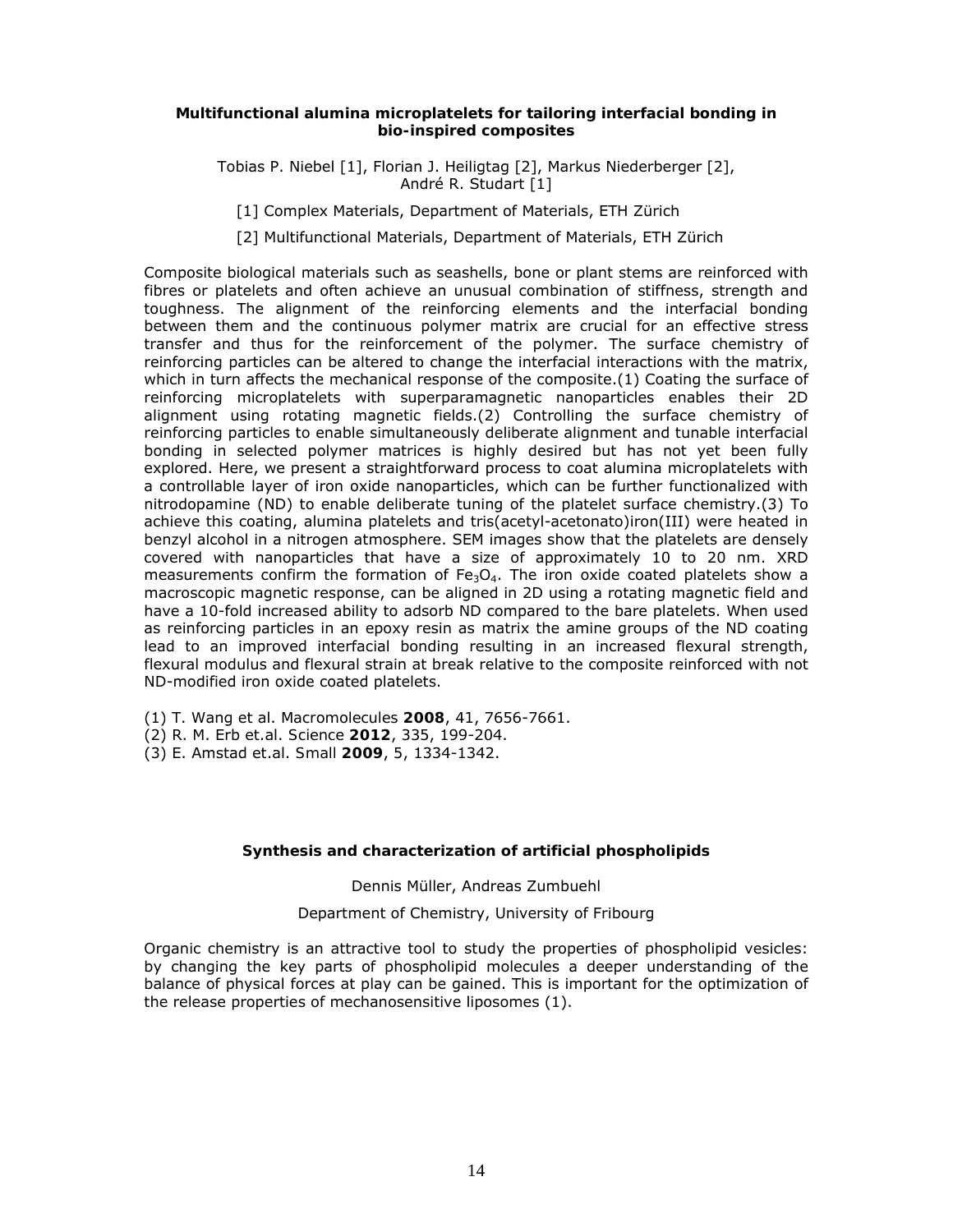

Here, a new urea-type phospholipid **1** will be introduced. The synthesis as well as the monolayer and bilayer biophysical characterization of the bis-urea phospholipids **1a** and **1b** (2) will be compared to natural lipids as well as to the artificial 1,3-diamido phospholipids **2a** and **2b** (3).

(1) M. N. Holme, I.A. Fedotenko, D. Abegg *et al.*, *Nat Nanotechnol* **2012**, *7*, 531.

(2) D. Müller, *in preparation*.

(3) I. A. Fedotenko, P.-L. Zaffalon, F. Farvager, A. Zumbuehl, *Tetrahedron Lett* **2010**, *51*, 5382.

#### **Cononsolvency of PNiPAM at the transition between solvation mechanisms**

D. Calzolari [1], I. Bischofberger [1, <sup>+</sup>], P. De Los Rios [2], V. Trappe [1]

[1] Physics Department, University of Fribourg

[2] Laboratory of Statistical Biophysics, EPF Lausanne

[ $\dagger$ ] current address: Physics Department, University of Chicago, USA

Poly-N-isopropyl acrylamide (PNiPAM) is a thermo-responsive polymer, which exhibits the rather rare phenomenon of cononsolvency (1). An example of this cononsolvency phenomenon is the behaviour of PNiPAM in water / methanol mixtures. At a fixed temperature of  $T = 20^{\circ}C$ PNiPAM is perfectly soluble in both pure water and pure methanol, but it is insoluble in certain mixtures of the two solvents, as shown in Fig.1a. Directly correlating with the reentrant transition of soluble-to-insoluble-to-soluble, the PNiPAM dimensions change as a function of solvent composition, describing a reentrant coil-toglobule-to-coil transition (2), as schematically shown in Fig.1b.

We show that such phenomena can be understood as the result of a transition between solvation mechanisms. In water-rich environments, the solvation of PNiPAM is primarily determined by the enthalpic gain of water, solvating the polymer via hydrophobic hydration.



**Figure 1***: (a) Phase behaviour of PNiPAM in water/methanol mixtures as a function of the methanol molar fraction XMeOH at a fixed temperature T=20°C. (b) Schematic of the dependence of the radius of gyration Rg on methanol content obtained at a fixed temperature T=20°C (drawn from ref. (2) ).* 

In alcohol-rich environments it is instead the gain in the mixing-entropy that determines solubility. Cononsolvency is observed in the transitional range between these two